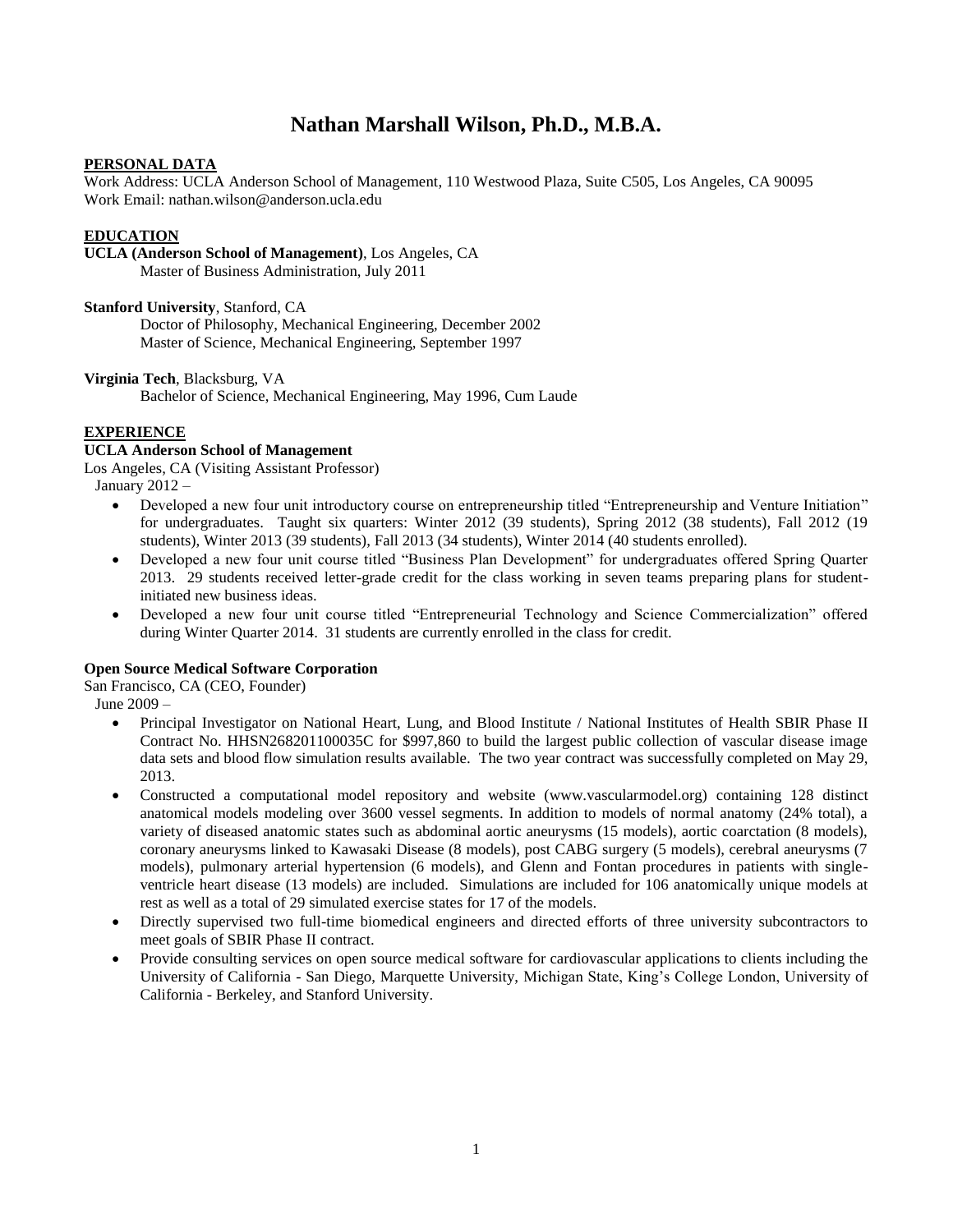# **McKesson Corporation**

San Francisco, CA (MBA Intern, Strategy & Innovation Group)

June 2010 – August 2010

 Investigated strategic business opportunities by reviewing the scientific literature for empirical data studying proposals to reduce expenditures while increasing the quality, affordability, and accessibility of healthcare in the United States and presented the final results to senior management.

# **Cardiovascular Simulation, Inc. (now Heartflow, Inc.)**

Mountain View, CA (President, Founder, Secretary of the Board of Directors)

October 2007 – May 2009

- Founded company with Professors Charles A. Taylor, Ph.D. and Chris K. Zarins, M.D. to commercialize over ten years of university research on blood flow simulation with the goal of transferring the technology to the clinic.
- Developed business strategy, co-wrote business plan and presented to potential investors, lead consulting services and software sales.
- Negotiated with the Office of Technology Licensing to license application-specific source code developed in the laboratory of Professor Taylor.
- Principal Investigator on a National Institutes of Health SBIR Phase I Contract No. HHSN268200800008C for \$99,963 (8/1/2008 – 3/31/2009) to build a pioneering open-data computational cardiovascular and pulmonary model repository.

#### **Stanford University**

Department of Bioengineering, Stanford, CA (Research Associate)

December 2006 – September 2007

- Led open source release of image-based model construction and cardiovascular modeling software developed for the National Institute of Health as part of a National Center of Biocomputation grant.
- Mentoring undergraduate, graduate, and post-doctoral students involved in cardiovascular simulation research.

#### **FUJIFILM Software (California), Inc. / FUJIFILM Medical Systems USA, Inc.**

Medical Group, San Jose, CA (Staff Scientist)

March 2006 – December 2006

- Developed proprietary two-dimensional image registration algorithm for mammography.
- Created an internal software application for rapid prototyping of visualization techniques and image registration utilizing the Visualization Toolkit (VTK) and the Insight Segmentation and Registration Toolkit (ITK).

#### **Stanford University**

Department of Surgery, Stanford, CA (Engineering Research Associate)

January 2003 – February 2006

- Extended and maintained the core software architecture I developed for the Cardiovascular Biomechanics Research Laboratory that integrates medical image processing, automatic mesh generation, finite-element based numerical simulation, and scientific visualization utilizing best in-class commercial and open-source libraries including the VTK and the ITK into a single, unified software application for cardiovascular biomechanics research.
- Developed software for a joint Stanford/Stanford Research Institute led industrial consortium to quantify deformations and loading on the superficial femoral artery relevant to stent design and failure mechanisms.
- Supported image-based patient-specific and animal-specific geometric model construction and hemodynamic simulation of the arterial and venous vascular system including applications in the aortic arch, infra-renal aorta, lower extremities, pulmonary arteries, and carotid arteries with emphasis on acquired and congenital vascular disease including abdominal aortic aneurysms, stenoses, and peripheral vascular occlusive disease.
- Led software development and coordinated computational resources for the Cardiovascular Biomechanics Research Laboratory to support a multi-million dollar National Science Foundation contract on "Simulation Based Medical Planning for Cardiovascular Disease."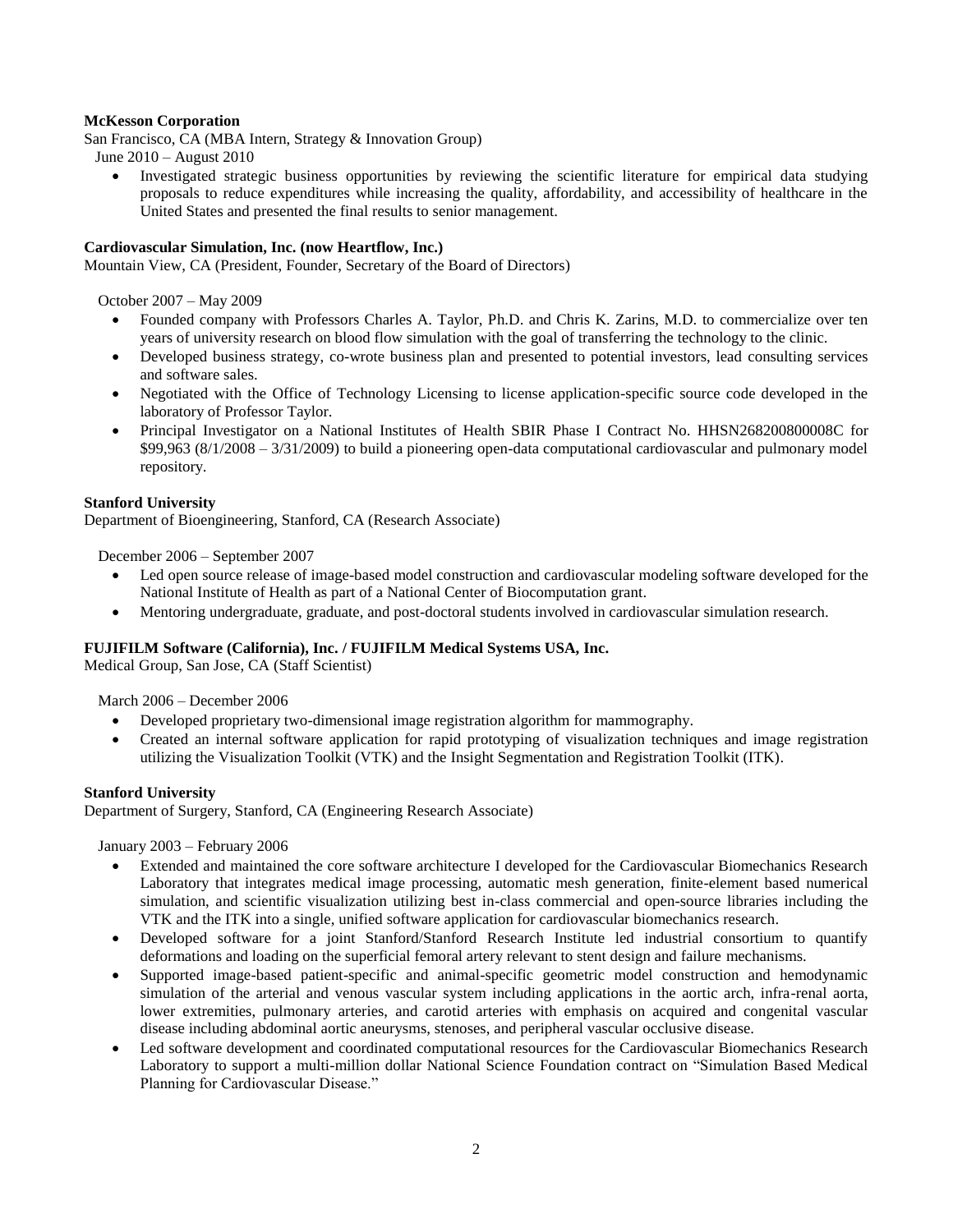# **Stanford University**

Department of Mechanical Engineering, Stanford, CA (Doctoral Research under Charles A. Taylor and Robert W. Dutton)

January 1997 – December 2002

- Developed a general, extensible, modular software framework for computational prototyping that integrated the major stages in computational prototyping.
- Created a system to enable vascular surgeons to preoperatively evaluate different surgical interventions in a patientspecific fashion for patients with aorto-iliac occlusive disease.
- Developed geometric algorithms enabling the creation of geometry of realistic dimensions for Micro-Electro-Mechanical Systems simulation with different levels of physical accuracy.

# **National Aeronautics and Space Administration**

Langley Research Center, Hampton, VA (Mechanical Engineering Position)

June 1996 - August 1996

 Developed a general finite element one-dimensional heat transfer code utilizing hierarchical shape functions to investigate fundamental issues relating to the design of *hp*-adaptive strategies.

#### **The Goodyear Tire & Rubber Company**

Technical Center, Akron, OH (Mechanical Engineering Position)

January 1995 - May 1995

- Extensively tested a commercial finite element package (ABAQUS) for use in non-linear, transient heat transfer analysis and enhanced the capabilities of the code by writing user subroutines to account for the physical changes in rubber during the vulcanization process.
- Presented findings at a user group meeting and co-authored a feasibility study comparing ABAQUS to in-house proprietary modeling software.

May 1994 - August 1994

 Facilitated the implementation of computer aided engineering by streamlining and automating the tire modeling process using graphical user interfaces written in a scripting language (TCL) and toolkit (TK).

August 1993 - January 1994

 Conducted an extensive statistical analysis of 48 physical, chemical, and process variables with 1.5 million pieces of data from a plant and co-authored a report recommending methods to reduce the defect rate.

#### **E. I. du Pont de Nemours & Company**

Seaford Plant, Seaford, DE (Mechanical Engineering Position)

January 1993 - May 1993

- Installed, verified, and debugged new, proprietary machinery.
- Managed safety issues, training, and technical documentation for new factory equipment.

#### **AWARDS**

Entrepreneurship Certificate (UCLA Anderson), 2011 Finance Certificate (UCLA Anderson), 2011 Easton Technology Leadership Program Certificate (UCLA Anderson), 2011 Intel Foundation Fellowship, 2000-2001 Phi Kappa Phi, 1996 Pi Tau Sigma, 1995 Tau Beta Pi, 1994 Best General Chemistry Student, Virginia Tech, 1991-1992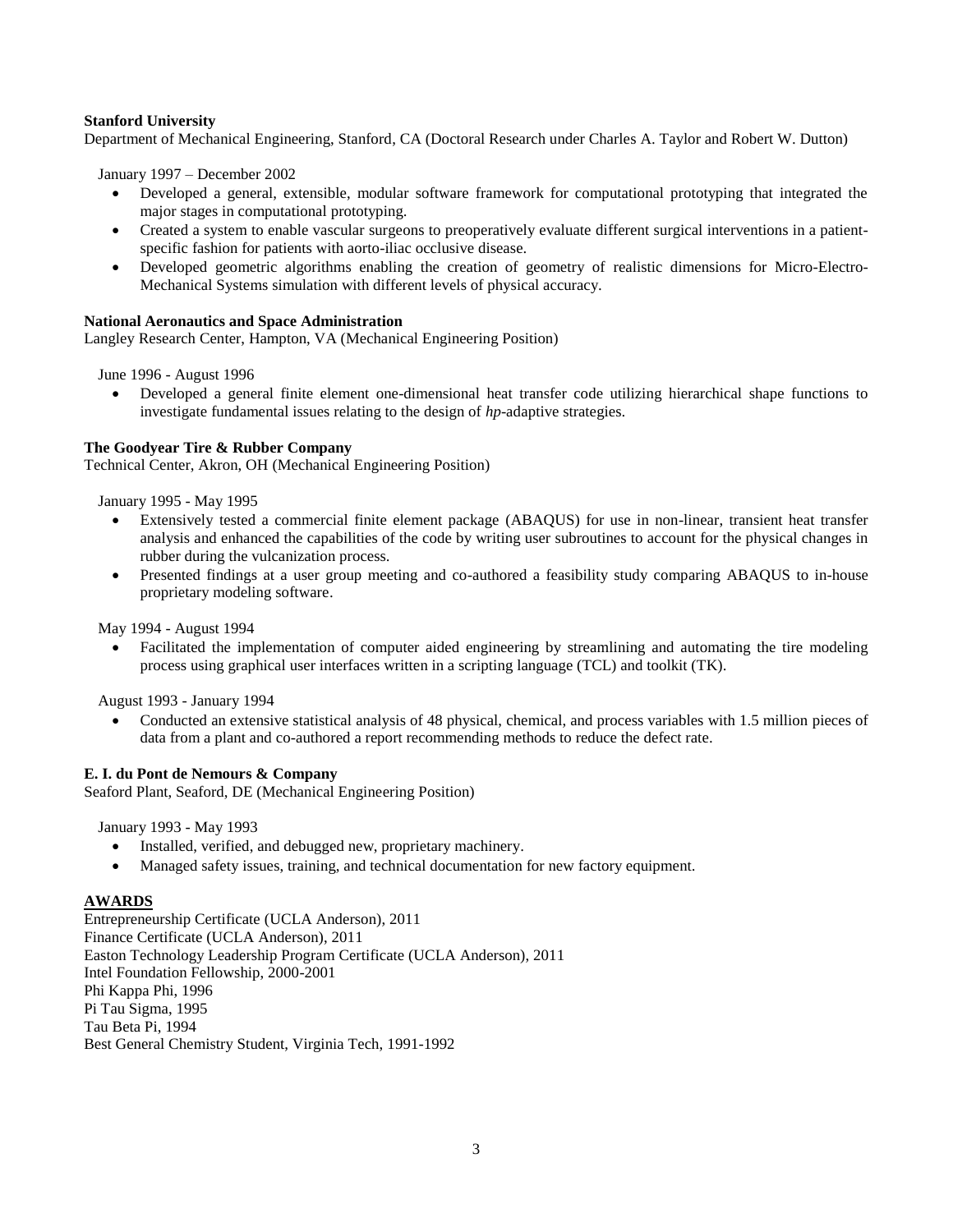#### **PUBLICATIONS**

**N.M. Wilson**, A.K. Ortiz, and A.B. Johnson, "The Vascular Model Repository: A Public Resource of Medical Imaging Data and Blood Flow Simulation Results," J. Med. Devices 7(4), 040923 (Dec 05, 2013) doi:10.1115/1.4025983.

**N.M. Wilson**, A.K. Ortiz, and A.B. Johnson, "The Vascular Model Repository: A Public Resource of Medical imaging Data and Blood Flow Simulation Results," Proceedings of the ASME/FDA 2013 1st Annual Frontiers in Medical Devices Conference, Washington, DC, September 2013.

**N.M. Wilson**, A.K. Ortiz, A.B. Johnson, J.A. Feinstein, J.F. LaDisa, Jr., and Alison Marsden, "A Public Repository of Image-Based Computational Models and Patient-Specific Blood Flow Simulation Results," Proceedings of the ASME Summer Bioengineering Conference, 2013.

A.K. Ortiz, A.A. Aleiou, J.F. LaDisa, Jr., and **N.M. Wilson**, "A sampling of patients with abdominal aortic aneurysms from a public repository of image-based computational models and subject-specific blood flow simulation results," Proceedings of the Midwest Biomedical Engineering Career Conference to be held on April 19, 2013 in Chicago, Illinois, USA.

A. Arzani, **N. Wilson**, and S. Shadden, "CFD Challenge: Solutions Using a Second Order Accurate, Stabilized Finite Element Solver," Proceedings of the ASME Summer Bioengineering Conference, 2012.

M.E. Moghadam, **N.M. Wilson**, Y. Bazilevs, and A. Marsden, "CFD Challenge: Cerebral Aneurysm Simulations Using an In-House Finite Element Solver," Proceedings of the ASME Summer Bioengineering Conference, 2012.

**N.M. Wilson**, A.K. Ortiz, A.B. Johnson, F.R. Arko, III, J.A. Feinstein, J.F. LaDisa, Jr., and A. Marsden, "A Public Repository of Image-Based Computational Models for Patient-Specific Blood Flow Simulation," Proceedings of the ASME Summer Bioengineering Conference, 2012.

A.B. Johnson, A.K. Ortiz, **N.M. Wilson**, A.L. Marsden, J.A. Feinstein, and J.F. LaDisa, Jr., "Patient-Specific Aortic Blood Flow Simulations Post-Total Cavopulmonary Connection," in the Proceedings of the 3rd International Conference on Engineering Frontiers in Pediatric and Congenital Heart Disease, 2012.

**N.M. Wilson**, F. R. Arko, III, J.A. Feinstein, J.F. LaDisa, Jr., and A. Marsden, "An Image-Based Computational Model Repository for Patient-Specific Blood Flow Simulation of Cardiovascular and Pulmonary Disease with Utility in Validation Studies," Workshop of Computer Methods for Cardiovascular Diseases, Rockville, MD, Sept 7-9, 2011.

**N.M. Wilson**, J.F. LaDisa, Jr., and A. Marsden, "An Image-Based Computational Model Repository for Blood Flow Simulation of Cardiovascular and Pulmonary Disease," Workshop on Computer Methods for Cardiovascular Devices: The Integration of Nonclinical and Computer Models, Rockville, MD, June 9-11, 2010.

**N.M. Wilson** and K.T. Rao, "Hemodynamic Simulation of a Novel AAA Device Design Compared to Standard AAA Stent Grafts," Workshop on Computer Methods for Cardiovascular Device Design and Evaluation, Rockville, MD, June 1-2, 2009.

**N.M. Wilson**, G.D. Rubin, C.K. Zarins, and C.A. Taylor, "An Image-Based Cardiovascular and Pulmonary Computational Model Repository for Blood Flow Simulation," Workshop on Computer Methods for Cardiovascular Device Design and Evaluation, Rockville, MD, June 1-2, 2009.

G. Choi, C.P. Cheng, **N.M. Wilson**, C.A. Taylor, "Methods for Quantifying Three-Dimensional Deformation of Arteries due to Pulsatile and Nonpulsatile Forces: Implications for the Design of Stents and Stent Grafts," Annals of Bioengineering, 2009; 37(1): 14-33.

**N.M. Wilson**, R.Q. Migrino, L. Harmann, R.W. Prost, J.F. LaDisa, Jr., "Modeling and Realistic Simulation of the Carotid Artery Bifurcation Using 3-D Image Segmentation Implemented in a Commercial Software Package for Hemodynamic Simulation (cvSim<sup>TM</sup>)," Proceedings of the American Society of Mechanical Engineers Summer Bioengineering Conference, 2008.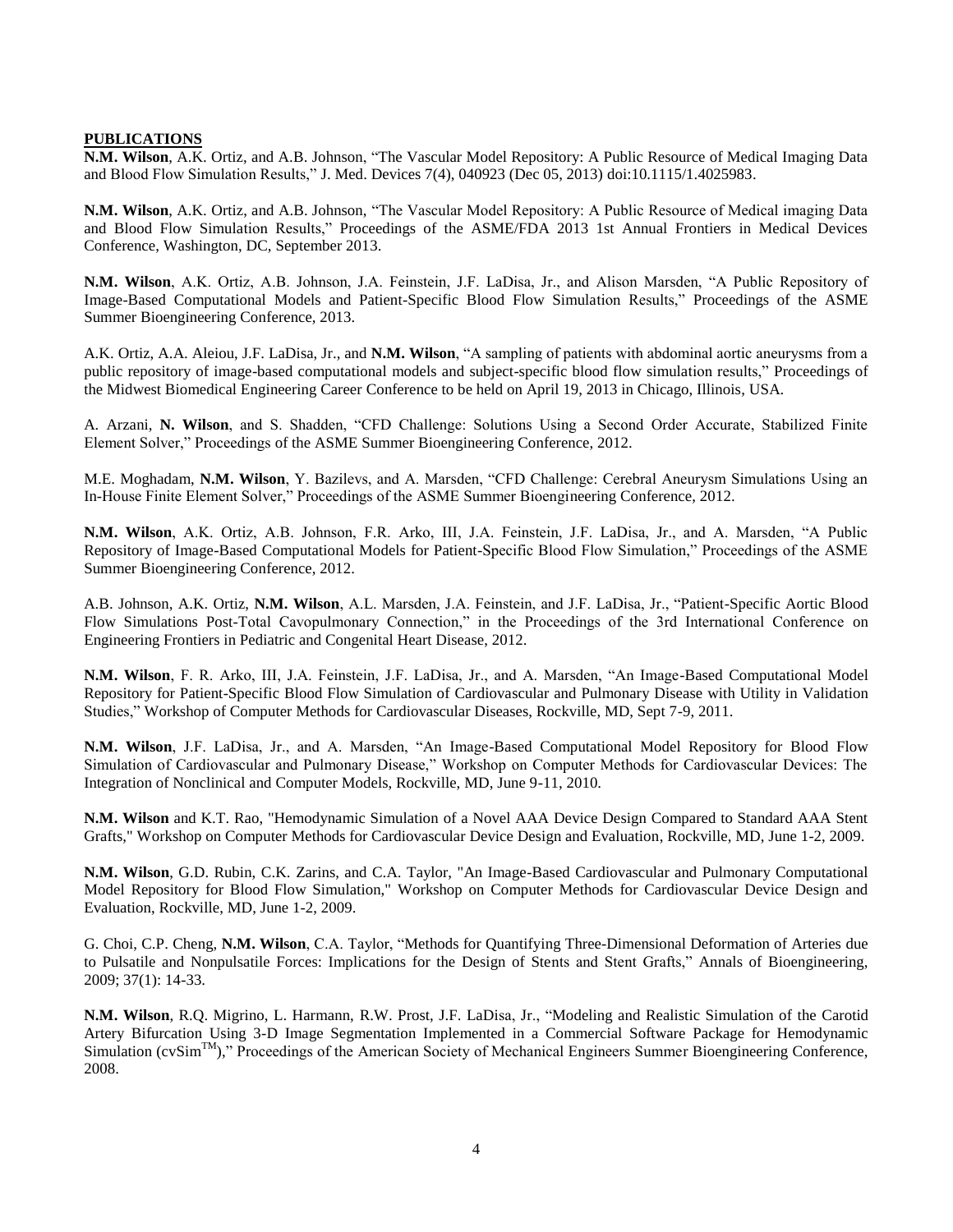C.A. Taylor, C.A. Figueroa, H.J. Kim, S.C. Shadden, R.L. Spilker, C.K. Zarins, I.E. Vignon-Clementel, K.E. Jansen, O. Sahni, M.S. Shephard, **N.M. Wilson**, "Patient-specific Modeling of Blood Flow: Opportunities, Progress, Challenges," Fifth International Biofluids Symposium and Workshop, Pasadena, CA, Mar. 28-30, 2008.

G. Choi, C.P. Cheng, **N.M. Wilson**, C.A. Taylor, "Methods For Quantifying Vessel Deformation Due To Pulsatile and Nonpulsatile Forces," Proceedings of the ASME Summer Bioengineering Conference, 2007.

J.M. Greve, A. S. Les, B.T. Tang, M.T. Draney Blomme, **N.M. Wilson**, R.L. Dalman, N.J. Pelc, C.A. Taylor, "Allometric Scaling of Wall Shear Stress from Mouse to Man: Quantification Using Cine Phase-Contrast MRI and Computational Fluid Dynamics," American Journal of Physiology – Heart and Circulatory Physiology, Vol. 291. No. 4, pp. H1700-H1708, 2006.

C. Cheng, **N.M. Wilson**, R.J. Herfkens, C.A. Taylor, "In Vivo Quantification of Axial and Twisting Deformations of the Superficial Femoral Artery Due to Maximal Hip and Knee Flexion Using Magnetic Resonance Angiography," Journal of Vascular and Interventional Radiology, Vol. 17, pp. 979-987, 2006.

B. Tang, C. Cheng, M. Draney, **N.M. Wilson**, P. Tsao, R. Herfkens, C.A. Taylor, "Abdominal Aortic Hemodynamics in Young Healthy Adults at Rest and during Lower Limb Exercise: Quantification using Image-Based Computer Modeling," American Journal of Physiology – Heart and Circulatory Physiology, Vol. 291. No. 2, pp. H668-H676, 2006.

C. Yarbrough, E. Bekkers, **N.M. Wilson**, C.A. Taylor, "Application of a three dimensional image-based modeling technique to the circle of Willis," Proceedings of the American Society of Mechanical Engineers Summer Bioengineering Conference, 2006.

**N.M. Wilson**, F.R. Arko, and C.A. Taylor, "Predicting Changes in Blood Flow in Patient-Specific Operative Plans for Treating Aortoiliac Occlusive Disease," Computer Aided Surgery, 10(4): 257–277, 2005.

A. Les, J.M. Greve, M.K. O'Connell, **N.M. Wilson**, I. Vignon, E. Sho, R. Dalman, and C.A. Taylor, "A Comparative Study of Hemodynamic Conditions in Normal and Aneurismal Mouse, Rat, and Human Abdominal Aortas," Proceedings of the American Society of Mechanical Engineers Summer Bioengineering Conference, 2005.

J.M. Greve, A.S. Les, M.K. O'Connell, **N.M. Wilson**, E. Sho, R.L. Dalman, and C.A. Taylor, "Development of Methods to Non-Invasively, Longitudinally Quantify Hemodynamics in a Rat Model of Abdominal Aortic Aneurysm Using Magnetic Resonance Imaging and Computational Fluid Dynamics," Proceedings of the American Society of Mechanical Engineers Summer Bioengineering Conference, 2005.

B. Song, R. Bennett, **N.M. Wilson**, J.W. Simons, D.A. Shockey, C.A. Taylor, and R. Fahrig, "Methods for Imaging and Quantifying Stent Deformation in the Superficial Femoral Artery," Proceedings of the American Society of Mechanical Engineers Summer Bioengineering Conference, 2005.

A. Pang, A. Dubin, J. Feinstein, **N.M. Wilson**, and C.A. Taylor, "Computer Simulation of Venous Occlusion Induced by Pacing Leads," Proceedings of the American Society of Mechanical Engineers Summer Bioengineering Conference, 2005.

C.P. Cheng, **N.M. Wilson**, R.J. Herfkens, and C.A. Taylor , "In Vivo Deformations of the Superficial Femoral Artery – Possible Cause of Stent Fractures?" Proceedings of the American Society of Mechanical Engineers Summer Bioengineering Conference, 2005.

C.P. Cheng, C.A. Taylor, **N.M. Wilson**, and R.J. Herfkens, "Superficial Femoral Artery Deformations Due to Maximal Hip and Knee Flexion: Implications for Stent Design," Proceedings of the International Society for Magnetic Resonance in Medicine, 2005.

**N.M. Wilson**, F.R. Arko, C.A. Taylor, "Patient-Specific Operative Planning for Aorto-Femoral Reconstruction Procedures," Proceedings of Medical Image Computing and Computer-Assisted Intervention, 2004, LNCS 3217, pp. 422-429.

M. Hope, J. Levin, M. Markl, M. Draney, **N. Wilson**, and R. Herfkens, "Four-Dimensional Magnetic Resonance Velocity Mapping: Velocity Profile of Blood-Flow through the Thoracic Aorta in 10 Healthy Volunteers," Proceedings of the International Society for Magnetic Resonance in Medicine, 2004.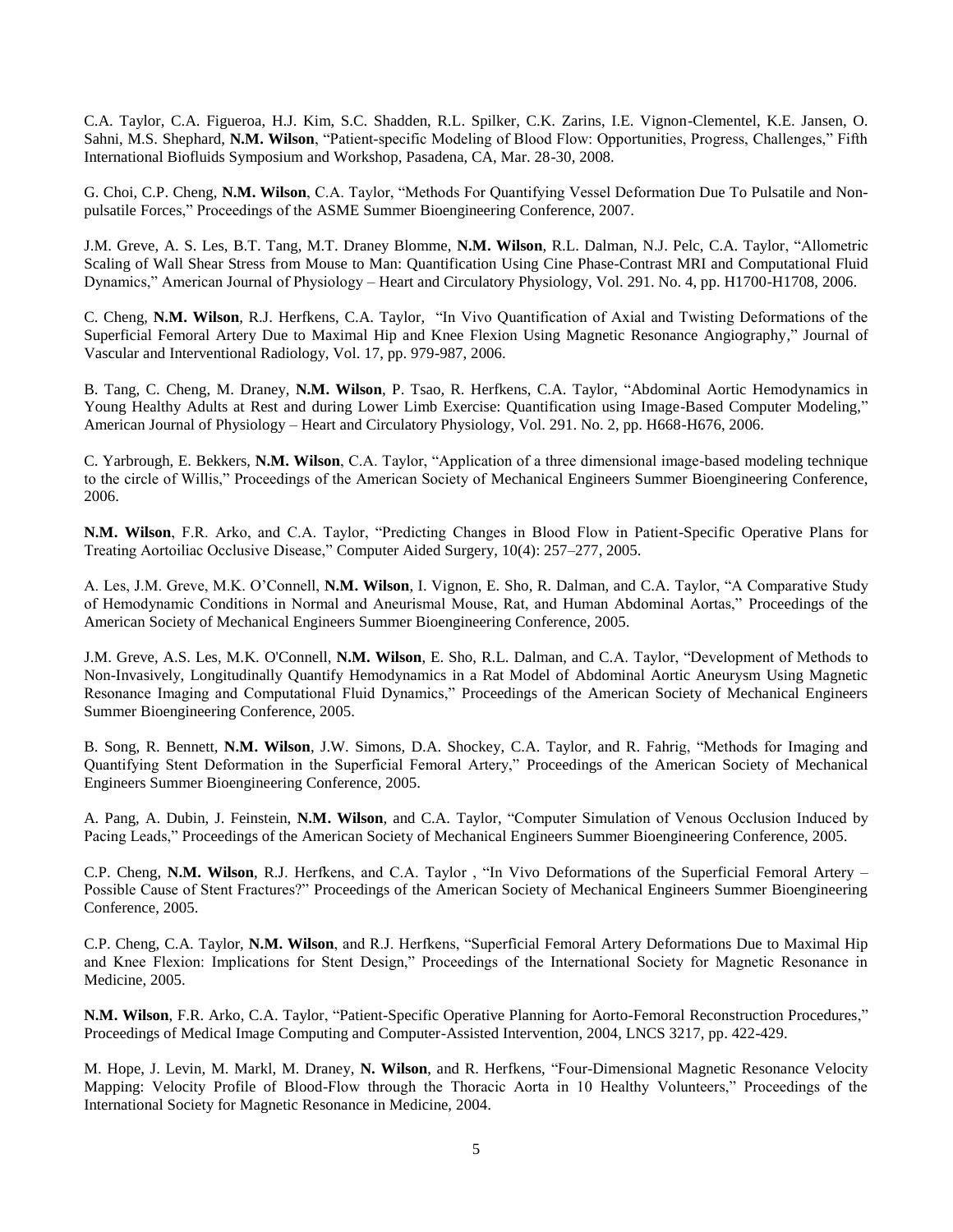**N.M. Wilson**, F.R. Arko, C.K. Zarins, C. Olcott, C.A. Taylor, "Preoperative Computational Modeling of Aortofemoral Reconstructions to Predict Postoperative Hemodynamic Results," Proceedings of the 32nd Annual Symposium on Vascular Surgery, March 10-13, 2004, pg. 110.

C.A. Taylor, E.J. Bekkers, C.A. Figueroa, J.P. Ku, R. Spilker, I. Vignon, **N. Wilson**, and J.A. Feinstein, "Simulation-Based Medical Planning for Cardiovascular Disease," Proceedings of the 2003 International Biofluids Symposium, Pasadena, CA, Dec. 13-14, 2003.

**N. M. Wilson**, F. R. Arko, and C. A. Taylor, "An Integrated Software System for Preoperatively Evaluating Aorto-Femoral Reconstruction Procedures," Proceedings of the American Society of Mechanical Engineers Summer Bioengineering Conference, June 25-29, 2003, pp. 899-900.

**N. M. Wilson**, "Geometric Algorithms and Software Architecture for Computational Prototyping: Applications in Vascular Surgery and MEMS," Ph.D. Thesis, Stanford University, December 2002.

M. T. Draney, M. T. Alley, B. T. Tang, **N. M. Wilson**, R. J. Herfkens, and C. A. Taylor, "Importance of 3D Nonlinear Gradient Corrections for Quantitative Analysis of 3D Angiographic Data," Proceedings of the International Society for Magnetic Resonance in Medicine, 2002.

**N.M. Wilson**, K. Wang, R.W. Dutton, and C.A. Taylor, "A Software Framework for Creating Patient Specific Geometric Models from Medical Imaging Data for Simulation Based Medical Planning of Vascular Surgery," Proceedings of Medical Image Computing and Computer-Assisted Intervention, 2001, pp. 449-456.

**N. M. Wilson**, D. Yergeau, and R. W. Dutton, "Chapter 3: A heterogeneous environment for computational prototyping and simulation based design of MEMS," Final Report: Advanced CAD System for Electromagnetic MEMS Interactive Analysis (Academia), Contract Number: F30602-96-2-0308, 2000, pp. 10-43.

**N. M. Wilson**, D. Yergeau, and R. W. Dutton, "Internet Based Modeling of Micro-Electro-Mechanical Systems," International Conference of Computational Engineering & Sciences, August 21-25, 2000, pp. 1330-1334.

**N. M. Wilson**, K. Wang, D. Yergeau, and R. W. Dutton, "GEODESIC: A New and Extensible Geometry Tool and Framework with Application to MEMS," Proceedings of Modeling and Simulation of Microsystems, March 27-29, 2000, pp. 716-719.

**N. M. Wilson**, P. M. Pinsky, and R. W. Dutton, "Integration of TCAD Tools into CAD Tools for MEMS," United States Association of Computational Mechanics Conference, August 4-6, 1999, pp. 230-231.

**N. M. Wilson**, S. Liang, P. M. Pinsky, and R. W. Dutton, "A Novel Method to Utilize Existing TCAD Tools to Build Accurate Geometry Required for MEMS simulation," Proceedings of Modeling and Simulation of Microsystems, April 19- 21, 1999, pp. 120-123.

**N. M. Wilson**, P. M. Pinsky, and R. W. Dutton, "Investigation of Tetrahedral Automatic Mesh Generation for Finite Element Simulation of Micro-Electro-Mechanical Switches," Proceedings of Modeling and Simulation of Microsystems, April 19-21, 1999, pp. 305-308.

**N. M. Wilson**, R. W. Dutton, and P. M. Pinsky, "Utilizing Existing TCAD Simulation Tools to Create Solid Models for the Simulation Based Design of MEMS Devices," Proceedings of International Mechanical Engineering Conference and Exposition, November 15-20, 1998, pp. 565-570.

**N.M. Wilson**, Z.K. Hsiau, R.W. Dutton, and P.M. Pinsky, "A Heterogeneous Environment for Computational Prototyping and Simulation Based Design of MEMS Devices," Proceedings of SISPAD, September 2-4, 1998, pp. 153-156.

R.W. Dutton, E.K. Chan, **N.M. Wilson**, Z.K. Hsiau, and S. Shen, "Challenges in Process Modeling for MEMS," Proceedings of Modeling and Simulation of Microsystems, April 6-8, 1998, pp. 1-4.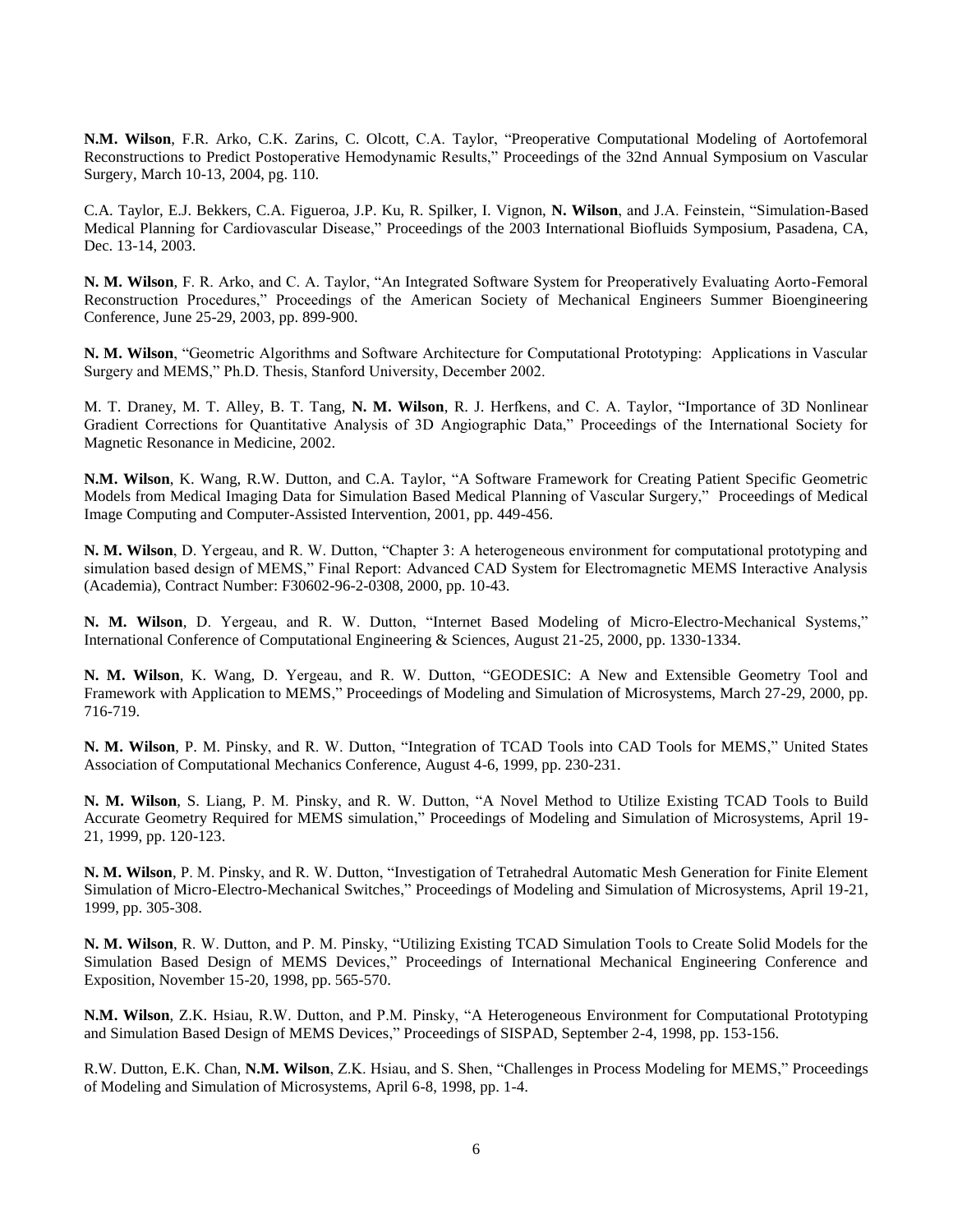R. C. Batra and **N. M. Wilson**, "Adiabatic Shear Bands in Plane Strain Deformations of a WHA," International Journal of Plasticity, Vol. 14, Nos. 1-3, pp. 43-60, 1998.

R.C. Batra and **N. M. Wilson**, "Analysis of Adiabatic Shear Bands in Plane Strain and Axisymmetric Deformations of a Tungsten Alloy," Proceedings of the Society of Engineering Science 33rd Annual Technical Meeting, Oct. 20-23, 1996, pg. CH-1.

#### **PROFESSIONAL ACTIVITIES**

Invited Discussant, 5th FDA Workshop on Computer Methods for Medical Devices, to be held in Silver Spring, June 11-12, 2013.

FDA Panel on Research and Collaboration Policy Issues, Workshop on Computer Methods for Cardiovascular Devices: The Integration of Nonclinical and Computer Models, Rockville, MD, June 11, 2010.

Invited Speaker, "Modeling and Simulation in Cardiology", Sim-E-Child Workshop organized by the American College of Cardiology, Washington, DC, June 18, 2012.

Invited Panelist, FDA Panel on Research and Collaboration Policy Issues, Workshop on Computer Methods for Cardiovascular Devices: The Integration of Nonclinical and Computer Models, Rockville, MD, June 11, 2010.

Lab Director, Computer Modeling Methods and Applications, "The Cardiovascular System in Health & Disease, Fundamentals for the Medical Device Industry," Stanford University, Stanford, CA, June 14-17, 2005.

Lab Instructor, "Finite Element Analysis of Cardiovascular Devices," Food and Drug Administration, Rockville, Maryland, September 15-16, 2004.

Lab Director, Computer Modeling Methods and Applications, "The Cardiovascular System in Health & Disease, Fundamentals for the Medical Device Industry," Stanford University, Stanford, CA, June 16-18, 2004.

Lab Director, Computational Methods, "The Cardiovascular System in Health & Disease, Fundamentals for the Medical Device Industry," Stanford University, Stanford, CA, June 11-13, 2003.

Lab Director, Computational Methods, "The Cardiovascular System in Health & Disease, Fundamentals for the Medical Device Industry," Stanford University, Stanford, CA, June 19-21, 2002.

Lab Director, Computational Methods, "The Cardiovascular System in Health & Disease, Fundamentals for the Medical Device Industry," Stanford University, Stanford, CA, September 19-21, 2001.

#### **TEACHING**

Management 180, Section 5, Entrepreneurship and Small Business Development, UCLA Anderson School of Management, Winter Quarter 2012. Co-listed as "Econ 106E: Economics of Entrepreneurship." 39 students received credit for the course.

Management 180, Section 5, Entrepreneurship and Small Business Development, UCLA Anderson School of Management, Spring Quarter 2012. Co-listed as "Econ 106E: Economics of Entrepreneurship." 38 students received credit for the course.

Management 180, Section 4, Entrepreneurship and Venture Initiation, UCLA Anderson School of Management, Fall Quarter 2012. Co-listed as "Econ 106E: Economics of Entrepreneurship." 19 students received credit for the course.

Management 180, Section 4, Entrepreneurship and Venture Initiation, UCLA Anderson School of Management, Winter Quarter 2013. Co-listed as "Econ 106E: Economics of Entrepreneurship." 39 students received credit for the course.

Management 180, Section 3, Business Plan Development, UCLA Anderson School of Management, Spring Quarter 2013. 29 students received credit for the course.